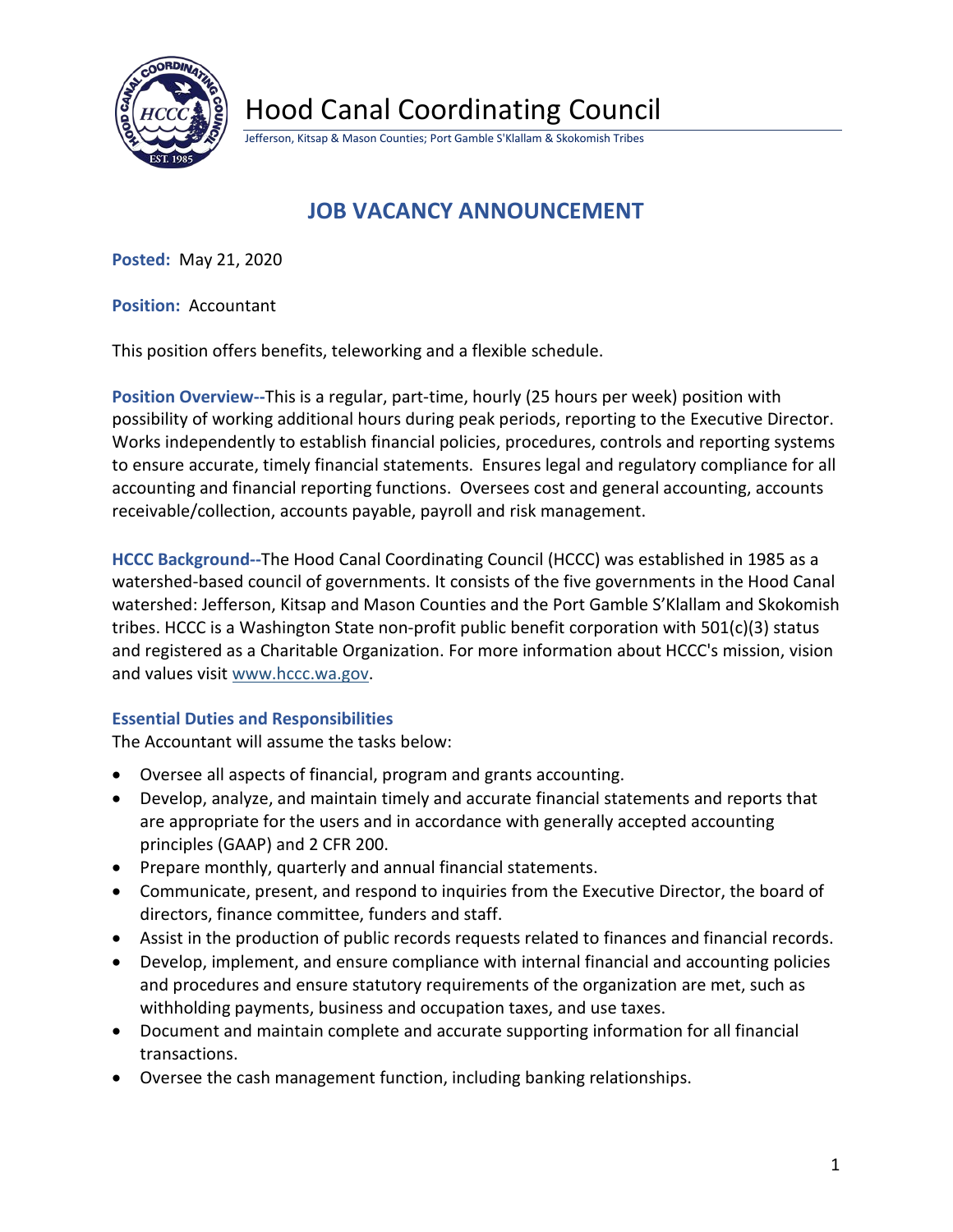- Manage the payroll function, timesheets and track leave to ensure employees are paid accurately and timely.
- Develop and implement policies and procedures to ensure financial information is secure and stored in compliance with current legislation.
- Work with external auditors to respond, review and analyze results and recommend for approval the audited financial statements, and assess any changes.
- Lead annual budgeting and planning process in conjunction with the Executive Director.
- Monitor risk management policies and procedures to ensure that program and organizational risks are minimized.
- Protect assets by establishing, monitoring and enforcing internal controls.
- Evaluate the need for new technology to meet the organization's financial data processing, control, and reporting requirements; and make recommendations.
- Ensure compliance with federal, state and local legal requirements by researching existing and new legislation, consulting with outside advisors, and filing financial reports; advise the Executive Director of actions and potential risks.

### **Qualifications**

#### **Education and Experience**

- Associate's degree; Bachelor's preferred, with an emphasis in Accounting or Finance, or equivalent training and experience.
- Requires at least three years of experience or a combination of education and/or training and/or experience, which provides an equivalent background required to perform the work.
- Experience with business tax returns, payroll processing and tax preparation, bookkeeping, accrual accounting, grants, third-party reimbursements, accounts payables/receivables and general ledger.
- Experience working in a not for profit organization and/or Governmental Accounting Standards Board (GASB) preferred.

# **Knowledge and Abilities**

The ideal candidate will possess the following:

- The Accountant may eventually be responsible for converting from a not for profit to a Washington State Budgeting, Accounting and Reporting System (BARS) and will possess the capability to learn the BARS system in accordance with Governmental Accounting Standards Board (GASB) criteria.
- Ability to analyze and interpret common technical journals and financial reports.
- Knowledge and understanding of policies and procedures and their application.
- Proficiency with Microsoft Suite of Office products, Fund accounting software, and Intuit (or similar) payroll system.
- Excellent communication skills including the ability to clearly communicate financial reporting/procedures to both technical and lay audiences.